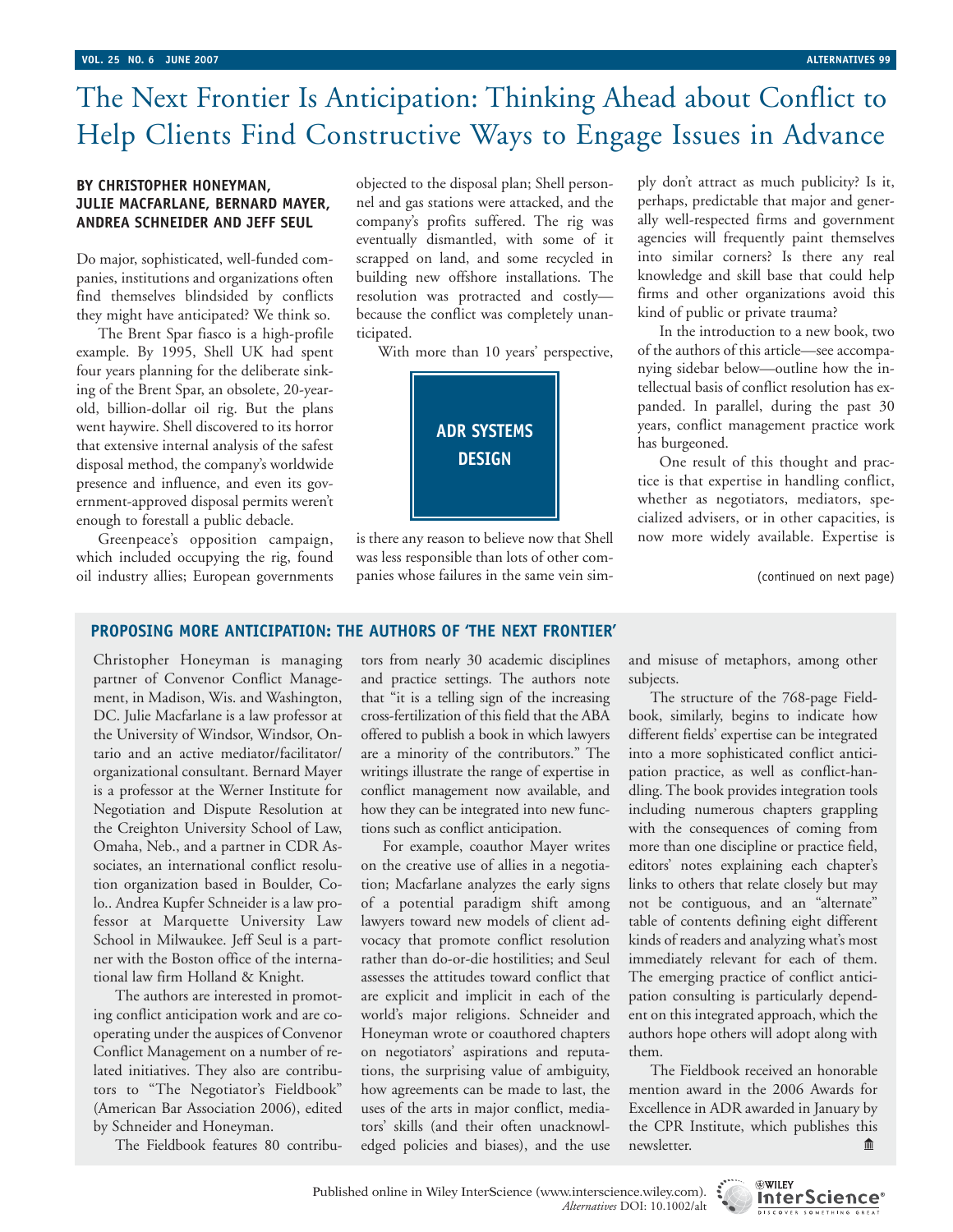### Thinking Ahead

(continued from previous page)

available for integrating different skills and specialized knowledge in resolving conflicts.

Yet almost all of this expertise is geared to situations where the toothpaste is already out of the tube. Major organizations routinely miss opportunities by failing to anticipate foreseeable conflicts. The resulting problems, regardless of whether they become publicly embarrassing like Brent Spar, too often become expensive and time-consuming to unravel later.

Conflict management isn't the first profession to move from an initial focus on the immediate and unmistakable toward greater attention to underlying causes. The authors believe that conflict management is now at an equivalent developmental stage to that once experienced by dentistry—when pulling teeth had become fairly efficient, and the leading dentists had developed workable false teeth and rudimentary fillings, but preventive dentistry wasn't yet a regular expectation.

Many organizations now provide negotiation or conflict management training, or training in creating systems for resolving routine disputes. But the sophistication of these efforts seldom extends to anticipating major disputes and creating an environment for their constructive engagement. Few conflict resolution practitioners have specialized in anticipating conflict in time to avert it, and in helping clients find constructive ways of engaging the issues in advance, rather than trying to manage them after the fact.

Meanwhile, organizations often fail to see the potential for constructively engaging in conflict as a means to promoting the organization's future. In other words, they overlook the possibility that actively engaging with the emerging conflict will not only provide a more workable and more durable outcome for the immediate issue, but provide useful lessons, as well as giving real effect to the often-stated commitment to be a "learning organization."

The authors believe that anticipating conflict in a sophisticated way can have a significant bottom-line effect. For this to happen, conflict anticipation as a skill set needs to be brought to the forefront of business practices. This is certainly not the

case at present. This article outlines the reasons why. It also discusses the work that has been done in the field, and what's missing. The article proposes a new type of consultant, a conflict anticipation specialist, and outlines the tasks such a specialist will perform.

#### **CAUTION: SIGNIFICANT FORCES**

There are significant forces in play that often prevent a more thoughtful and prag-

**Managers often feel that looming opposition to a proposal is trivial, unreasonable, or invalid.** 

matic approach to anticipating and preparing for conflict. These forces often lead otherwise smart people to let a problem fester, or impose a superficially adequate outcome which at first seems to avoid the problem, but really only delays it. This pattern occurs even when the results are counter to the real interests of almost everyone involved, and even when the fairly predictable result is that parts of the organization become dysfunctional.

There are a number of overlapping explanations for our frequent failure to stay ahead of conflict:

Some of those involved are wary of admitting a conflict may be brewing (a circumstance that must be handled delicately by a practitioner who proposes to help.) Organizations, whether corporations, public sector departments, or non-governmental groups, tend toward myopia about conflict. They often either

- do not anticipate conflict at all—the classic "rosy scenario" is prevalent in organizations' blithe assumption that nobody will surface opposing a proposal or initiative; or
- have a general sense that some kind of conflict may ensue from a given initiative, but find it difficult to anticipate its scope or seriousness.
- A single powerful leader's strongly articulated viewpoint can so affect those around and under him or her that dissenting notions are suppressed, creating a "march to folly." The EuroDisney debacle is a classic example. When Disney planned to open its first European park, the ultimate decision maker early and openly trumpeted his enthusiasm for a location near Paris. Not surprisingly, there is no record of any "this-isn't-going-to-work" sentiment being expressed by anyone lower in the company. Even when an executive who renders an early opinion may have wanted to hear and evaluate the dissent fairly, it's not unusual for others to conclude otherwise, often because the organization has sent mixed signals in the past.
- Organizations often frame the prospect of conflict as a public relations or political problem, implicitly assuming the conflict can be sidetracked or suppressed. The underlying assumption seems to be that if opposition does appear, it will be demonstrably wrong on the merits, as well as poorly organized. This is the organizational equivalent to the thoroughly researched phenomenon of "optimistic overconfidence" in individuals, particularly the tendency to overestimate the individual's ability to control events in his or her favor. See Russell Korobkin, "Psychological Biases that Become Mediation Impediments Can Be Overcome with Interventions that Minimize Blockages," 24 *Alternatives* 67 (April 2006).
- Managers and planners often overlook underlying structural problems, values, or interests that can generate conflict around actions or plans that appear straightforward or reasonable at first. Some of these deeper concerns—for example, globalization or climate change—give the impression they are "not our problem to fix," because they are difficult to address and seldom the

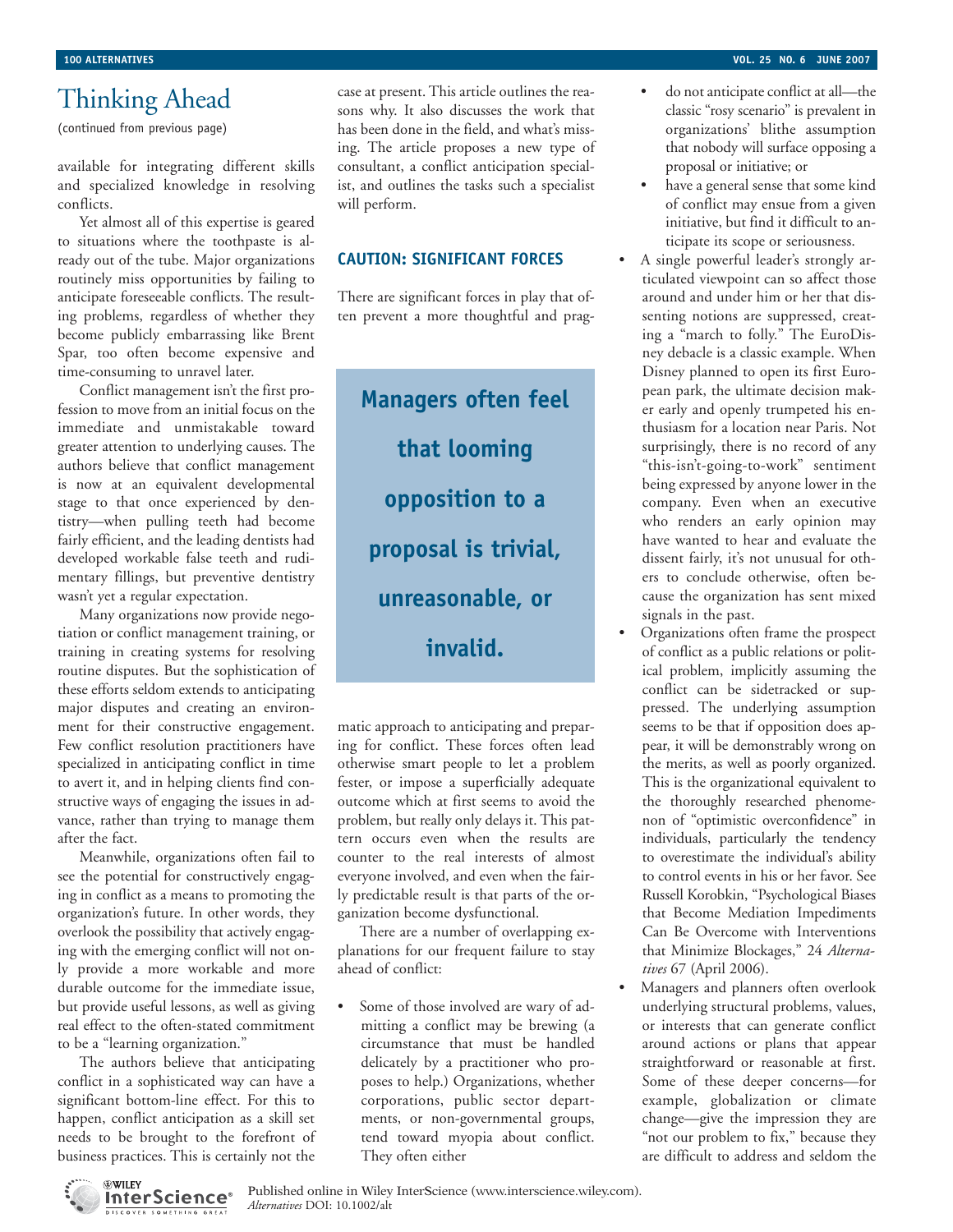responsibility of any individual organization. But that does not mean that they will not have critical impact on a practical business decision.

• Managers often feel that looming opposition to a proposal or decision shouldn't be a problem, because it's just trivial, unreasonable, or invalid. While this reaction may sometimes be understandable, managers often proceed reflexively from "This shouldn't be a problem" to "So this isn't a problem." Entire organizations have found themselves in a collective snit as a result.

#### **SYSTEMIC CAUSES**

In most cases, an explanation for overlooking or ignoring the emergence of conflict can be traced to one or more of these given reasons. But other explanations for a reluctance to anticipate conflict operate on a more general, systemic scale. Three in particular stand out, and may relate somewhat to each other.

The first is human nature: "Ignore it and maybe it will go away." That is a common organizational reaction to any unpleasant phenomenon. It works at least some of the time, so it can't be discounted entirely.

Another general explanation is that the growing application of "systems thinking" to organizational problems has not yet recognized "conflict systems" as a category. The most popular book on the subject, Peter M. Senge's "The Fifth Discipline," points out, however, one element in a conflict system—that the personal and career costs of allowing a conflict to fester may not actually be paid by the executive responsible for such a "decision by default." Papering over the cracks can work at least superficially and for a while. Given common job promotion rates of apparently successful managers, there's a good chance the chickens will come home to roost on the desk of the executive's *successor*.

The third systemic reason for failure to anticipate conflict is the most important, because it aids and abets the others. The array of talent customarily employed to handle conflict—including not only organizational insiders, but outside counsel, management consultants, risk management professionals and public relations and crisis management firms, among others—includes many talented, vocal and persuasive people.

But while each of these specialties offers expertise in one aspect of the conflict challenge, in our experience not one of them is properly chartered to investigate, analyze, and help with the conflict (or a stream of conflicts) as a whole system. Even strategic planners, whose job descriptions are theoretically broad enough to include this function, generally don't take on its full implications, partly because they aren't often trained for it.

#### **ORGANIZATIONS IN STRESS**

At root, the common failure to apply thorough analysis, integrated systems management, and the coordination of specialist skills to enable holistic conflict anticipation is due to stresses common in corporations and other organizations.

Typical of such stresses is the perceived risk that regular audits to identify and address impending conflicts, or a forthright approach to a conflict that may be awkward to handle, will reveal organizational weaknesses or deep fissures. To a decision maker who has little confidence that the core conflict *can* be constructively engaged, conflict avoidance seems "less risky" than genuine conflict engagement. This is not necessarily outright denial. It occurs in the relatively subtle form of a downplaying of risks, or an inaccurate framing of a potential problem. But even when the refusal to face the problem is a matter of emphasis or degree rather than a head-in-sand refusal to recognize reality, this can set the organization up for immense costs later on.

All of these circumstances, and their likely results, are predictable to an experienced conflict manager. An example of such predictability is the pattern of problems in corporate mergers. Combinations of companies large and small, as well as partnership mergers, often fail. The failures almost never appear to result from poor due diligence on the numbers. The expensive advisers surrounding the parties generally get that part of the equation right.

But the internal politics, overlapping hierarchies, disparate cultures, and key players' individual ambitions add up to another matter entirely. These factors aren't easily reduced to spreadsheets and budget projections, and there often is real resistance to disclosing them. For both reasons, anticipating and preparing for these critical dimensions of a merger, or the equivalent in other organizational changes, tends to receive less attention than the hard technical or financial information.

The same kinds of problems occur in the public sector, with even more at stake. An example is Admiral Vernon Clark's salty account—as quoted by Bob Woodward in "State of Denial," p. 61—of the 1999 Situation Room meetings that led to the unexpectedly lengthy bombing of Serbia. That campaign caused resentments for which the United States continues to pay a price today, and foreshadow what are now widely seen as similar errors in the Iraq war. Clark was then operations director of the military's Joint Chiefs of Staff, affording him a bird's eye view of the proceedings but not much of a speaking role:

"It was all supposed to be over in 48 hours, and then in 72 hours," Clark said. Instead, it took 78 days of bombing to get Yugoslavia President Slobodan Milosevic to cave. "You needed a roomful of psychiatrists to counsel all the cabinet members to make sure none of them slit their wrists, because they had so grossly misrepresented what was going to happen. . . ." In Kosovo, Clark said, the optimism was so deep that there was a 72-hour strike plan—with nothing planned to follow it. "Zero," he said.

There are examples of this false optimism and lack of anticipation in every industry, every kind of government function, and in every age, back through the origins of both World Wars, Florence under the Medicis, and the Trojan War.

There is no evidence that the growing knowledge and skill set of the conflict management field has yet had much impact on the ability of managers to anticipate and forestall problems of this nature. In a nutshell, the integrative function of conflict anticipation remains to be developed out of the component parts that the field of conflict management field has developed over the past 30 years.

(continued on next page)



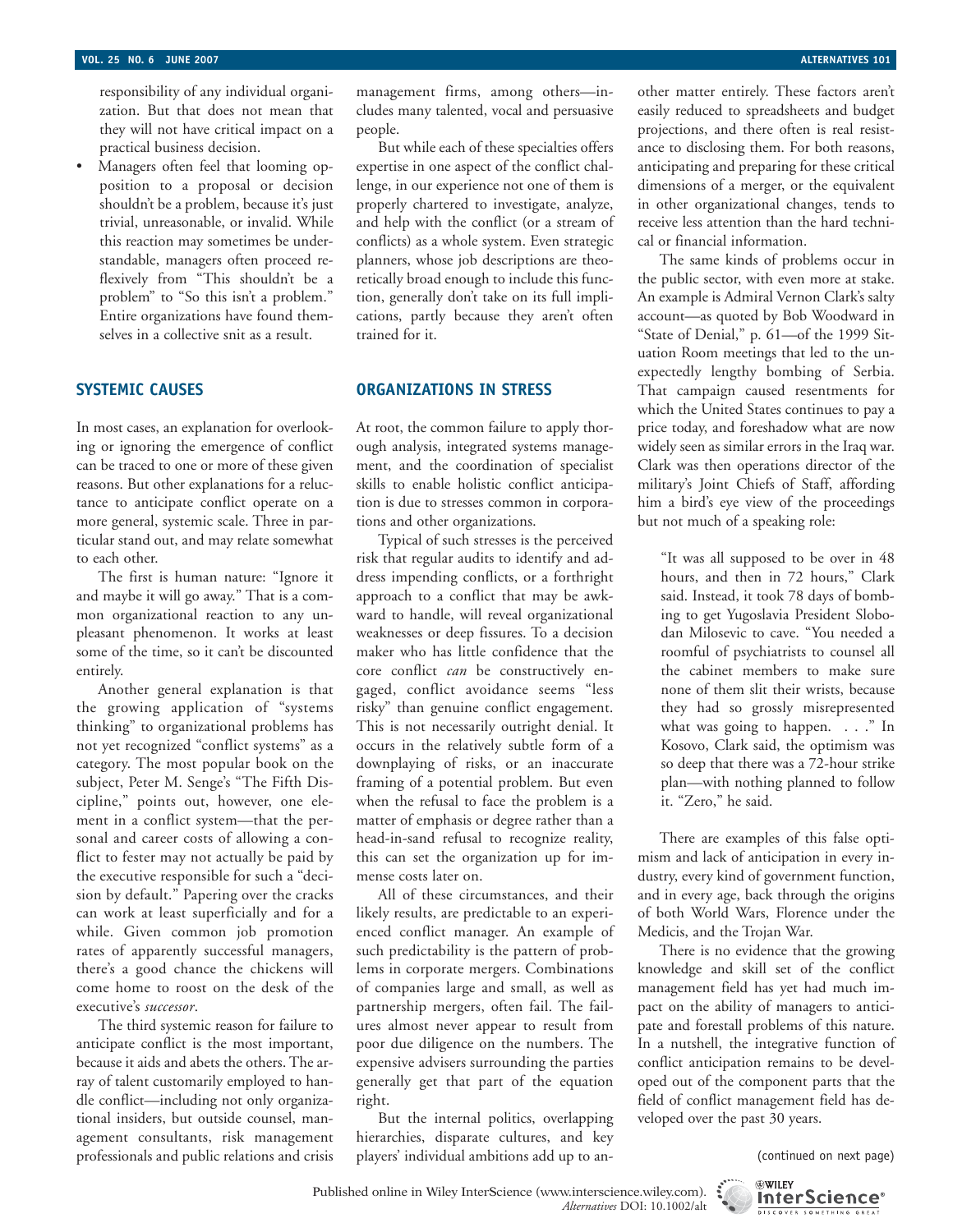## Thinking Ahead

(continued from previous page)

The occasional ray of light in this picture includes the small subset of strategic planners who have a strong conflict management background, and a willingness to use it. There are also some management consultants with the appropriate background and interests to assist with conflict anticipation, as well as certain diplomats and NGO experts who sometimes perform these functions in high-profile international problems. But in the U.S. and Canada at least, this task generally seems to fall to lawyers.

Lawyers' standard philosophical map provides at least an opening toward this concept, since it includes screening of deals and initiatives for possible trouble. But in a telling reflection of how lawyers are still predominantly trained, the scope of such reviews is still often defined in terms of legal problems only, though this may include financial or business ramifications, the likelihood of default, and similar concerns.

Lawyers are not often asked to zero in on human relationships problems, overlapping or even contradictory functions within an organization, the impact of particular leaders or managers on corporate culture, or any of the myriad reasons aside from the legal and financial issues that may cause a proposal, deal, or change effort to go wrong.

Existing conflict anticipation work, meanwhile, tends to be focused on more specific, routinized and less systemic issues, such as personnel issues, consumer complaints, or franchise disputes. Big business and other large organizations now often prefer to see such routine cases resolved in a private and consensual way, and may engage in a system design or planning process to achieve this. But these are not generally viewed as part of the business core; meanwhile, the more complex and systemic issues organizations face do not respond to routinized approaches.

There are also some conflict practitioners working at reducing conflict costs, and in team building and evaluation. But, in general, these still are scattered efforts, with little evidence of their successful integration into large organizations' planning and key operations.

#### **'SLOW IN COMING'**

Conflict anticipation has been slow in coming, but we think the time is now right for such a practice to emerge—for several reasons:

The inefficiency of information transfer between providers and scholars who work in widely separated parts of the field has long been a limiting factor to its growth. But that is now changing. In recent months, for instance, the potential business uses of the extraordinary insights developed by police hostage negotiators have started to be articulated. Similarly, the knowledge gained by people dealing with cross-cultural negotiations is gradually becoming more widely appreciated in business circles.

It takes time for the potential applications of a new set of knowledge and skills to filter through to those who must cope daily with other pressing organizational needs. And many potential clients—that is, upper-level business and other leaders have not yet been approached with clear, concrete and decision-ready proposals for action in this area.

Finally, conflict anticipation work incurs fees and other costs, which must be allocated to a department or budget-line item. But unless and until the work is done—and maybe even then—it may be far from obvious which department or function would have been most adversely affected by *not* having the work performed, or which unit for other reasons is the most appropriate candidate to bear the costs. This too may change; as the new field begins to grow, corporate players are likely to realize that the department paying for such a service is likely to get more of a voice in provider selection, and perhaps an earlier heads-up as to any problems found.

It also is possible that conflict anticipation will need to be undertaken or at least endorsed from a high vantage point within an organization, such that costs should be structured as a central, shared cost for the entire organization.

#### **NEW DEVELOPMENTS, NEW POSSIBILITIES**

At least one of the factors described above—deficiencies in information transfer between scholars and practitionershas begun to be addressed in recent years. One conspicuous effort is "The Negotiator's Fieldbook," which works toward integrating 80 kinds of expertise on negotiating, a core function in conflict management of virtually all kinds. [Two of this article's coauthors edited the book, and the others contributed; for full credits and details on how the book relates to the conflict anticipation practices proposed here, see the box on page 99.]

And as as we have suggested above, other negative elements in the "hindrance package" may now may be starting to dissipate too. With that, business leaders may be ready for a more sophisticated and integrated conflict management strategy—one that addresses the necessity of a *managed* approach to possible or inevitable conflict.

Still, business leaders have their own work to do. It's too much to expect them to become dedicated readers of books about managing conflict. But even if the client lacks the time to invest personally beyond a symbolic role in advocating a holistic approach to conflict anticipation, it should become easier to explain efficiently why findings from social and cognitive psychology, diplomacy, the arts, hostage negotiation, economics, law and many other fields can now be interrelated, and incorporated, to useful effect in the client's interest.

In formulating either the design of a consulting service or the specific goals of a consulting contract, it's important to note that a systematic approach to anticipating conflict is not about suppressing conflict. It's not even about planning exactly how to deal with it on any routinized level. Nor is an anticipatory approach focused merely on bringing in experts to do a "conflict inventory" and predict where an organization is likely to find problems.

Instead, it is about a management practice that implies working with key people at a variety of organizational levels to help them anticipate and prepare for their own work with significant conflict. It also implies staying with them as a resource as they do so. This is essential not only to prepare the organization for the conflict that is most immediately at hand, but to prepare the key people to develop their own ability to be adaptive for the future. This experience will enable the recognition of certain consistent elements of conflict, and of best practices in managing them effectively.